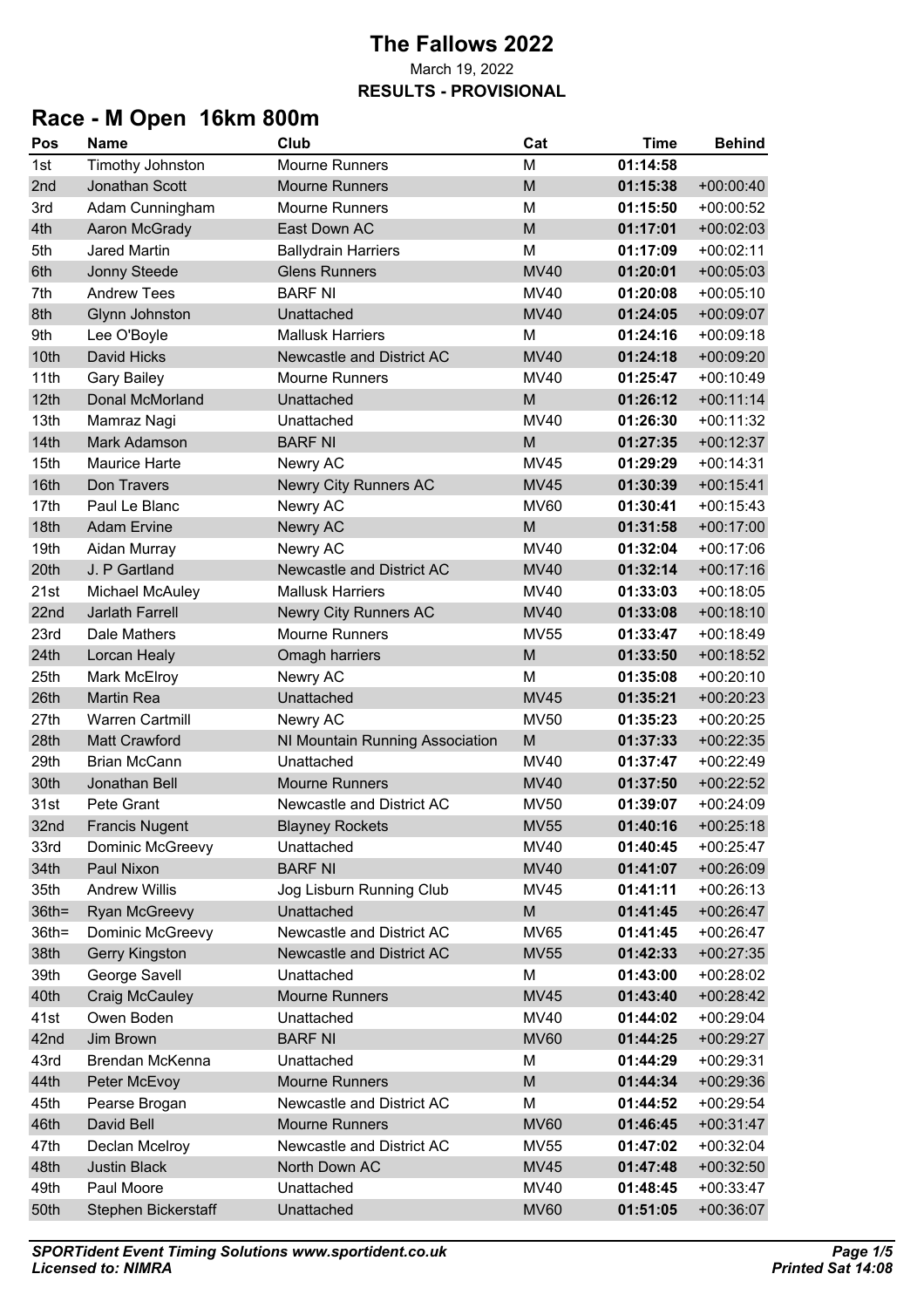# **Race - M Open 16km 800m**

| Pos  | <b>Name</b>             | Club                            | Cat         | <b>Time</b> | <b>Behind</b> |
|------|-------------------------|---------------------------------|-------------|-------------|---------------|
| 51st | lan Rainey              | Newry City Runners AC           | <b>MV40</b> | 01:52:07    | $+00:37:09$   |
| 52nd | Caolán Tierney          | Unattached                      | M           | 01:52:15    | $+00:37:17$   |
| 53rd | Steven Morgan           | <b>BARF NI</b>                  | MV45        | 01:52:20    | $+00:37:22$   |
| 54th | <b>Patrick Mallon</b>   | <b>BARF NI</b>                  | <b>MV55</b> | 01:53:55    | $+00:38:57$   |
| 55th | Martin Coughlan         | Unattached                      | <b>MV50</b> | 01:54:06    | $+00:39:08$   |
| 56th | Owen Brady              | Newcastle and District AC       | <b>MV40</b> | 01:54:10    | $+00:39:12$   |
| 57th | <b>Brendan Boggs</b>    | Unattached                      | M           | 01:54:56    | $+00:39:58$   |
| 58th | <b>Stuart Maxwell</b>   | East Coast AC                   | <b>MV45</b> | 01:57:01    | $+00:42:03$   |
| 59th | Alan Magee              | NI Mountain Running Association | <b>MV50</b> | 01:57:18    | $+00:42:20$   |
| 60th | Shirhaan Hameed         | <b>Springwell Running Club</b>  | <b>MV40</b> | 01:59:16    | $+00:44:18$   |
| 61st | <b>Wilson McAlister</b> | Jog Moira                       | <b>MV60</b> | 01:59:52    | $+00:44:54$   |
| 62nd | John Crawley            | Unattached                      | <b>MV50</b> | 02:03:34    | $+00:48:36$   |
| 63rd | <b>Alan Beatty</b>      | Unattached                      | <b>MV55</b> | 02:05:13    | $+00:50:15$   |
| 64th | <b>Ryan Tierney</b>     | Unattached                      | <b>MV40</b> | 02:05:55    | $+00:50:57$   |
| 65th | <b>Trevor Wilson</b>    | <b>BARF NI</b>                  | <b>MV60</b> | 02:05:58    | $+00:51:00$   |
| 66th | <b>Clarke Campbell</b>  | <b>BARF NI</b>                  | <b>MV50</b> | 02:11:21    | $+00:56:23$   |
| 67th | Michael James Welsh Jr  | Newry AC                        | M           | 02:12:49    | $+00:57:51$   |
| 68th | Michael Welsh           | Newry AC                        | <b>MV55</b> | 02:12:51    | $+00:57:53$   |
| 69th | <b>Conor Duffy</b>      | Unattached                      | M           | 02:14:50    | $+00:59:52$   |
| 70th | lan Taylor              | <b>BARF NI</b>                  | <b>MV70</b> | 02:56:30    | $+01:41:32$   |

## **Race - F Open 16km 800m**

| Pos              | <b>Name</b>               | Club                           | Cat         | <b>Time</b> | <b>Behind</b> |
|------------------|---------------------------|--------------------------------|-------------|-------------|---------------|
| 1st              | <b>Alice Flint</b>        | <b>BARF NI</b>                 | F           | 01:27:43    |               |
| 2nd              | <b>Esther Dickson</b>     | Newry AC                       | F           | 01:31:48    | $+00:04:05$   |
| 3rd              | Martsje Hell              | <b>North Belfast Harriers</b>  | F           | 01:35:39    | $+00:07:56$   |
| 4th              | Karalee McBride           | Glenmore AC                    | <b>FV40</b> | 01:38:35    | $+00:10:52$   |
| 5th              | Bernadette O'kane         | <b>Springwell Running Club</b> | F           | 01:45:03    | $+00:17:20$   |
| 6th              | Lucy O'Dell               | <b>Glens Runners</b>           | <b>FV45</b> | 01:46:15    | $+00:18:32$   |
| 7th              | <b>Catherine Mcintosh</b> | Newcastle and District AC      | <b>FV45</b> | 01:53:16    | $+00:25:33$   |
| 8th              | <b>Aine McNeill</b>       | Dromore AC                     | <b>FV55</b> | 01:57:55    | $+00:30:12$   |
| 9th              | Sarah Knight              | Unattached                     | F           | 01:59:13    | $+00:31:30$   |
| 10th             | <b>Adele Tomb</b>         | <b>Springwell Running Club</b> | <b>FV50</b> | 02:01:21    | $+00:33:38$   |
| 11th             | Debbie Mingout            | <b>Ballydrain Harriers</b>     | <b>FV45</b> | 02:02:11    | $+00:34:28$   |
| 12 <sub>th</sub> | Mary Mackin               | Dromore AC                     | <b>FV65</b> | 02:02:30    | $+00:34:47$   |
| 13 <sub>th</sub> | Sinead-Marie Mcallister   | Larne AC                       | F           | 02:06:13    | $+00:38:30$   |
| 14 <sub>th</sub> | Carolyn Crawford          | <b>Springwell Running Club</b> | F           | 02:07:20    | $+00:39:37$   |
| 15 <sub>th</sub> | Sharon Dickenson          | Lagan Valley AC                | <b>FV45</b> | 02:29:10    | $+01:01:27$   |
| 16th             | Suzi Turley               | Unattached                     | F           | 02:33:57    | $+01:06:14$   |
| 17th             | Corinna Woerdemann        | Unattached                     | F           | 02:33:58    | $+01:06:15$   |

### **Race - M 16km 800m**

| Pos | <b>Name</b>      | Club                       | Cat | Time     | <b>Behind</b> |
|-----|------------------|----------------------------|-----|----------|---------------|
| 1st | Timothy Johnston | <b>Mourne Runners</b>      | М   | 01:14:58 |               |
| 2nd | Jonathan Scott   | <b>Mourne Runners</b>      | M   | 01:15:38 | $+00:00:40$   |
| 3rd | Adam Cunningham  | <b>Mourne Runners</b>      | M   | 01:15:50 | $+00:00:52$   |
| 4th | Aaron McGrady    | East Down AC               | M   | 01:17:01 | $+00:02:03$   |
| 5th | Jared Martin     | <b>Ballydrain Harriers</b> | М   | 01:17:09 | $+00:02:11$   |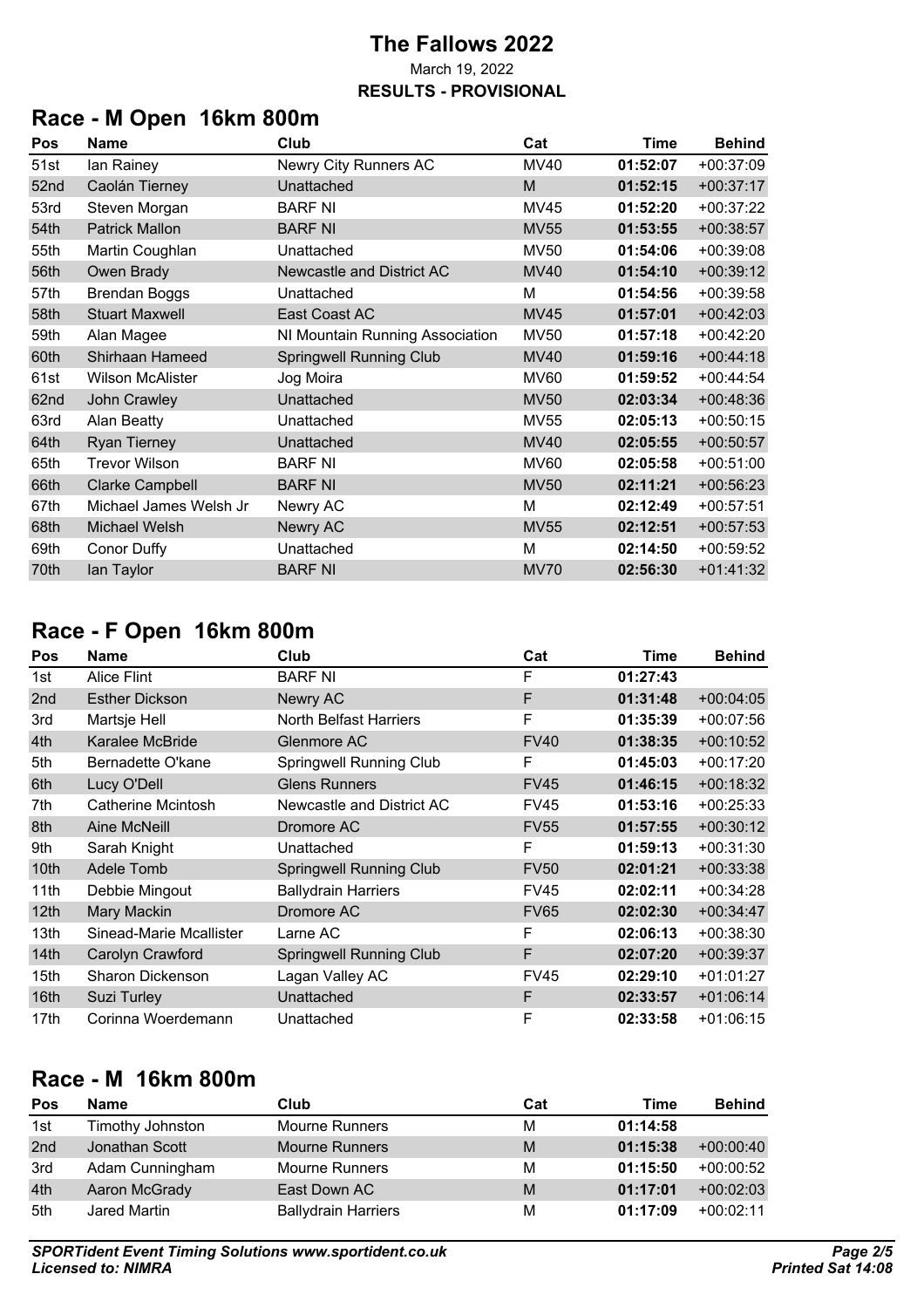## **Race - M 16km 800m**

| Pos              | Name                   | Club                            | Cat | <b>Time</b> | <b>Behind</b> |
|------------------|------------------------|---------------------------------|-----|-------------|---------------|
| 6th              | Lee O'Boyle            | <b>Mallusk Harriers</b>         | M   | 01:24:16    | $+00:09:18$   |
| 7th              | Donal McMorland        | Unattached                      | M   | 01:26:12    | $+00:11:14$   |
| 8th              | Mark Adamson           | <b>BARF NI</b>                  | M   | 01:27:35    | $+00:12:37$   |
| 9th              | <b>Adam Ervine</b>     | Newry AC                        | M   | 01:31:58    | $+00:17:00$   |
| 10th             | Lorcan Healy           | Omagh harriers                  | M   | 01:33:50    | $+00:18:52$   |
| 11th             | <b>Mark McElroy</b>    | Newry AC                        | M   | 01:35:08    | $+00:20:10$   |
| 12th             | <b>Matt Crawford</b>   | NI Mountain Running Association | M   | 01:37:33    | $+00:22:35$   |
| 13th             | <b>Ryan McGreevy</b>   | Unattached                      | M   | 01:41:45    | $+00:26:47$   |
| 14th             | George Savell          | Unattached                      | M   | 01:43:00    | $+00:28:02$   |
| 15 <sub>th</sub> | Brendan McKenna        | Unattached                      | M   | 01:44:29    | $+00:29:31$   |
| 16th             | Peter McEvoy           | <b>Mourne Runners</b>           | M   | 01:44:34    | $+00:29:36$   |
| 17th             | Pearse Brogan          | Newcastle and District AC       | M   | 01:44:52    | $+00:29:54$   |
| 18th             | Caolán Tierney         | Unattached                      | M   | 01:52:15    | $+00:37:17$   |
| 19 <sub>th</sub> | <b>Brendan Boggs</b>   | Unattached                      | M   | 01:54:56    | $+00:39:58$   |
| 20th             | Michael James Welsh Jr | Newry AC                        | M   | 02:12:49    | $+00:57:51$   |
| 21st             | Conor Duffy            | Unattached                      | M   | 02:14:50    | $+00:59:52$   |

## **Race - MV40 16km 800m**

| Pos              | Name                | Club                           | Cat         | Time     | <b>Behind</b> |
|------------------|---------------------|--------------------------------|-------------|----------|---------------|
| 1st              | Jonny Steede        | <b>Glens Runners</b>           | <b>MV40</b> | 01:20:01 |               |
| 2nd              | <b>Andrew Tees</b>  | <b>BARF NI</b>                 | <b>MV40</b> | 01:20:08 | $+00:00:07$   |
| 3rd              | Glynn Johnston      | Unattached                     | <b>MV40</b> | 01:24:05 | $+00:04:04$   |
| 4th              | David Hicks         | Newcastle and District AC      | <b>MV40</b> | 01:24:18 | $+00:04:17$   |
| 5th              | <b>Gary Bailey</b>  | <b>Mourne Runners</b>          | MV40        | 01:25:47 | $+00:05:46$   |
| 6th              | Mamraz Nagi         | Unattached                     | <b>MV40</b> | 01:26:30 | $+00:06:29$   |
| 7th              | Aidan Murray        | Newry AC                       | MV40        | 01:32:04 | $+00:12:03$   |
| 8th              | J. P Gartland       | Newcastle and District AC      | <b>MV40</b> | 01:32:14 | $+00:12:13$   |
| 9th              | Michael McAuley     | <b>Mallusk Harriers</b>        | <b>MV40</b> | 01:33:03 | $+00:13:02$   |
| 10th             | Jarlath Farrell     | <b>Newry City Runners AC</b>   | <b>MV40</b> | 01:33:08 | $+00:13:07$   |
| 11th             | <b>Brian McCann</b> | Unattached                     | MV40        | 01:37:47 | $+00:17:46$   |
| 12 <sub>th</sub> | Jonathan Bell       | <b>Mourne Runners</b>          | <b>MV40</b> | 01:37:50 | $+00:17:49$   |
| 13th             | Dominic McGreevy    | Unattached                     | MV40        | 01:40:45 | $+00:20:44$   |
| 14th             | Paul Nixon          | <b>BARF NI</b>                 | <b>MV40</b> | 01:41:07 | $+00:21:06$   |
| 15th             | Owen Boden          | Unattached                     | <b>MV40</b> | 01:44:02 | $+00:24:01$   |
| 16 <sub>th</sub> | Paul Moore          | Unattached                     | <b>MV40</b> | 01:48:45 | $+00:28:44$   |
| 17th             | lan Rainey          | Newry City Runners AC          | MV40        | 01:52:07 | $+00:32:06$   |
| 18th             | Owen Brady          | Newcastle and District AC      | <b>MV40</b> | 01:54:10 | $+00:34:09$   |
| 19th             | Shirhaan Hameed     | <b>Springwell Running Club</b> | MV40        | 01:59:16 | $+00:39:15$   |
| 20th             | <b>Ryan Tierney</b> | Unattached                     | <b>MV40</b> | 02:05:55 | $+00:45:54$   |

## **Race - MV45 16km 800m**

| Pos             | <b>Name</b>          | Club                     | Cat         | Time     | <b>Behind</b> |
|-----------------|----------------------|--------------------------|-------------|----------|---------------|
| 1st             | Maurice Harte        | Newry AC                 | MV45        | 01:29:29 |               |
| 2 <sub>nd</sub> | Don Travers          | Newry City Runners AC    | <b>MV45</b> | 01:30:39 | $+00:01:10$   |
| 3rd             | Martin Rea           | Unattached               | MV45        | 01:35:21 | $+00:05:52$   |
| 4th             | <b>Andrew Willis</b> | Jog Lisburn Running Club | <b>MV45</b> | 01:41:11 | $+00:11:42$   |
| 5th             | Craig McCauley       | <b>Mourne Runners</b>    | MV45        | 01:43:40 | $+00:14:11$   |
| 6th             | <b>Justin Black</b>  | North Down AC            | <b>MV45</b> | 01:47:48 | $+00:18:19$   |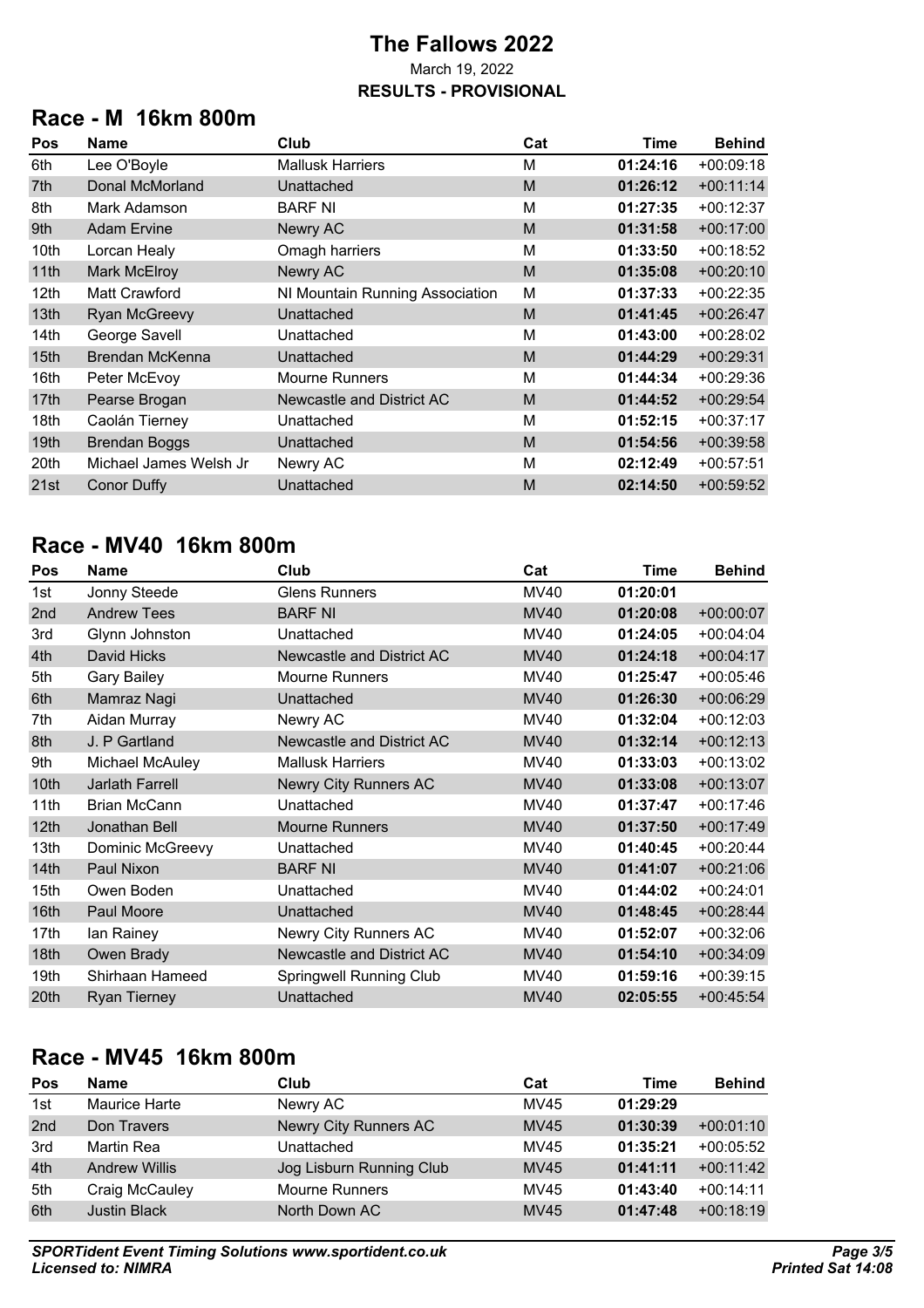## **Race - MV45 16km 800m**

| Pos | Name                  | Club          | Cat         | Time     | Behind      |
|-----|-----------------------|---------------|-------------|----------|-------------|
| 7th | Steven Morgan         | BARF NI       | MV45        | 01:52:20 | $+00:22:51$ |
| 8th | <b>Stuart Maxwell</b> | East Coast AC | <b>MV45</b> | 01:57:01 | $+00:27:32$ |

#### **Race - MV50 16km 800m**

| Pos             | <b>Name</b>            | Club                            | Cat         | Time     | <b>Behind</b> |
|-----------------|------------------------|---------------------------------|-------------|----------|---------------|
| 1st             | <b>Warren Cartmill</b> | Newry AC                        | <b>MV50</b> | 01:35:23 |               |
| 2 <sub>nd</sub> | Pete Grant             | Newcastle and District AC       | <b>MV50</b> | 01:39:07 | $+00:03:44$   |
| 3rd             | Martin Coughlan        | Unattached                      | MV50        | 01:54:06 | $+00:18:43$   |
| 4th             | Alan Magee             | NI Mountain Running Association | <b>MV50</b> | 01:57:18 | $+00:21:55$   |
| 5th             | John Crawley           | Unattached                      | MV50        | 02:03:34 | $+00:28:11$   |
| 6th             | <b>Clarke Campbell</b> | <b>BARF NI</b>                  | <b>MV50</b> | 02:11:21 | $+00:35:58$   |

### **Race - MV55 16km 800m**

| <b>Pos</b> | <b>Name</b>           | Club                      | Cat         | Time     | <b>Behind</b> |
|------------|-----------------------|---------------------------|-------------|----------|---------------|
| 1st        | Dale Mathers          | <b>Mourne Runners</b>     | <b>MV55</b> | 01:33:47 |               |
| 2nd        | <b>Francis Nugent</b> | <b>Blayney Rockets</b>    | <b>MV55</b> | 01:40:16 | $+00:06:29$   |
| 3rd        | Gerry Kingston        | Newcastle and District AC | MV55        | 01:42:33 | $+00:08:46$   |
| 4th        | <b>Declan Mcelroy</b> | Newcastle and District AC | <b>MV55</b> | 01:47:02 | $+00:13:15$   |
| 5th        | <b>Patrick Mallon</b> | <b>BARF NI</b>            | MV55        | 01:53:55 | $+00:20:08$   |
| 6th        | <b>Alan Beatty</b>    | Unattached                | <b>MV55</b> | 02:05:13 | $+00:31:26$   |
| 7th        | Michael Welsh         | Newry AC                  | MV55        | 02:12:51 | $+00:39:04$   |

#### **Race - MV60 16km 800m**

| <b>Pos</b>      | Name                    | Club                  | Cat         | Time     | <b>Behind</b> |
|-----------------|-------------------------|-----------------------|-------------|----------|---------------|
| 1st             | Paul Le Blanc           | Newry AC              | <b>MV60</b> | 01:30:41 |               |
| 2 <sub>nd</sub> | Jim Brown               | <b>BARF NI</b>        | <b>MV60</b> | 01:44:25 | $+00:13:44$   |
| 3rd             | David Bell              | <b>Mourne Runners</b> | <b>MV60</b> | 01:46:45 | $+00:16:04$   |
| 4th             | Stephen Bickerstaff     | Unattached            | <b>MV60</b> | 01:51:05 | $+00:20:24$   |
| 5th             | <b>Wilson McAlister</b> | Jog Moira             | <b>MV60</b> | 01:59:52 | $+00:29:11$   |
| 6th             | <b>Trevor Wilson</b>    | <b>BARF NI</b>        | <b>MV60</b> | 02:05:58 | $+00:35:17$   |

#### **Race - MV65 16km 800m**

| Pos | Name             | Club                      | ™ot  | Time     | Behind |
|-----|------------------|---------------------------|------|----------|--------|
| 1st | Dominic McGreevy | Newcastle and District AC | MV65 | 01:41:45 |        |

## **Race - MV70 16km 800m**

| Pos | Name       | Club           | Cat         | Time     | <b>Behind</b> |
|-----|------------|----------------|-------------|----------|---------------|
| 1st | lan Taylor | <b>BARF NI</b> | <b>MV70</b> | 02:56:30 |               |

### **Race - F 16km 800m**

| <b>Pos</b>      | Name           | Club                   | Cat | Time     | <b>Behind</b> |
|-----------------|----------------|------------------------|-----|----------|---------------|
| 1st             | Alice Flint    | <b>BARF NI</b>         |     | 01:27:43 |               |
| 2 <sub>nd</sub> | Esther Dickson | Newry AC               | F   | 01:31:48 | $+00:04:05$   |
| 3rd             | Martsje Hell   | North Belfast Harriers | F   | 01:35:39 | +00:07:56     |